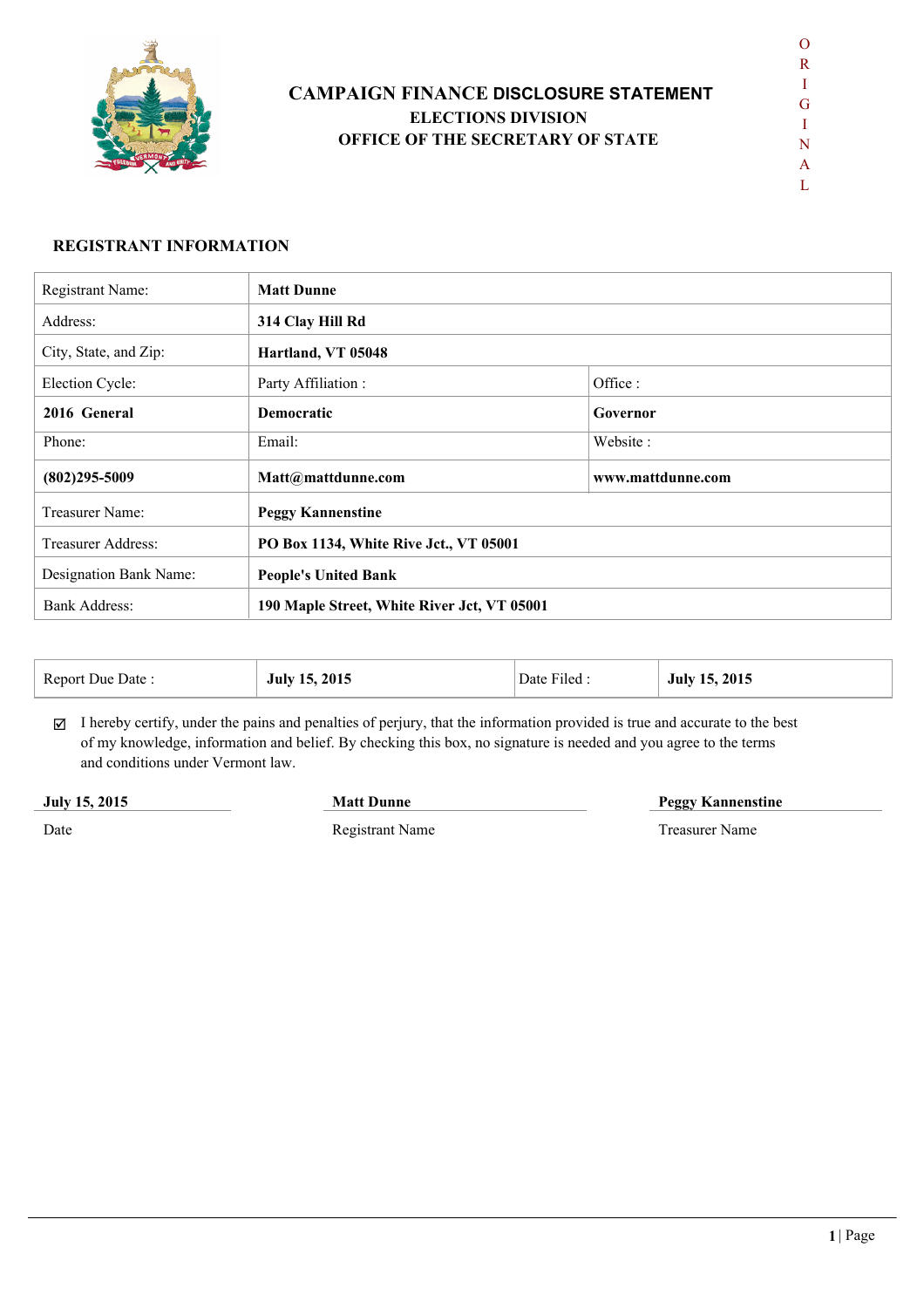| Registrant Name: | <b>Matt Dunne</b>    | Election Cycle : 2016 General |               |
|------------------|----------------------|-------------------------------|---------------|
| Report Due Date: | <b>July 15, 2015</b> | Date Filed :                  | July 15, 2015 |

## **SURPLUS FROM PREVIOUS CAMPAIGN**

| Total Surplus from previous Campaign                                           | \$2,700.54 |
|--------------------------------------------------------------------------------|------------|
| Total Carry Forward to the current campaign (surplus - donations + interest) : | \$2,700.54 |

### **CONTRIBUTIONS AND EXPENDITURE SUMMARY**

| <b>SUMMARY OF CONTRIBUTIONS AND EXPENDITURE</b>            | <b>THIS PERIOD</b> | <b>CAMPAIGN TO DATE</b> |
|------------------------------------------------------------|--------------------|-------------------------|
| <b>CONTRIBUTIONS</b>                                       |                    |                         |
| A. Total Contributions over \$100                          | \$114,497.11       | \$114,497.11            |
| B. Total Contributions \$100 or less                       | \$535.00           | \$535.00                |
| C. Number of Contributors                                  | 95                 | 95                      |
| D. Number of Contributions \$100 or less                   | 18                 | 18                      |
| E. Subtotal of non-monetary (in-kind) contributions        | \$0.00             | \$0.00                  |
| F. Subtotal of monetary contributions $(A + B - E)$        | \$115,032.11       | \$115,032.11            |
| TOTAL CONTRIBUTIONS (E +F):                                | \$115,032.11       | \$115,032.11            |
| <b>EXPENDITURES</b>                                        |                    |                         |
| G. Total Expenditures (excluding Mass Media \$500 or more) | \$1,645.81         | \$1,645.81              |
| H. Total Mass Media Expenditure \$500 or more              | \$0.00             | \$0.00                  |
| I. Number of Mass Media Expenditure \$500 or more          | $\bf{0}$           | $\boldsymbol{0}$        |
| TOTAL EXPENDITURES(G + H):                                 | \$1,645.81         | \$1,645.81              |
| <b>CONTRIBUTION BY SELF OR IMMEDIATE FAMILY:</b>           | \$0.00             | \$0.00                  |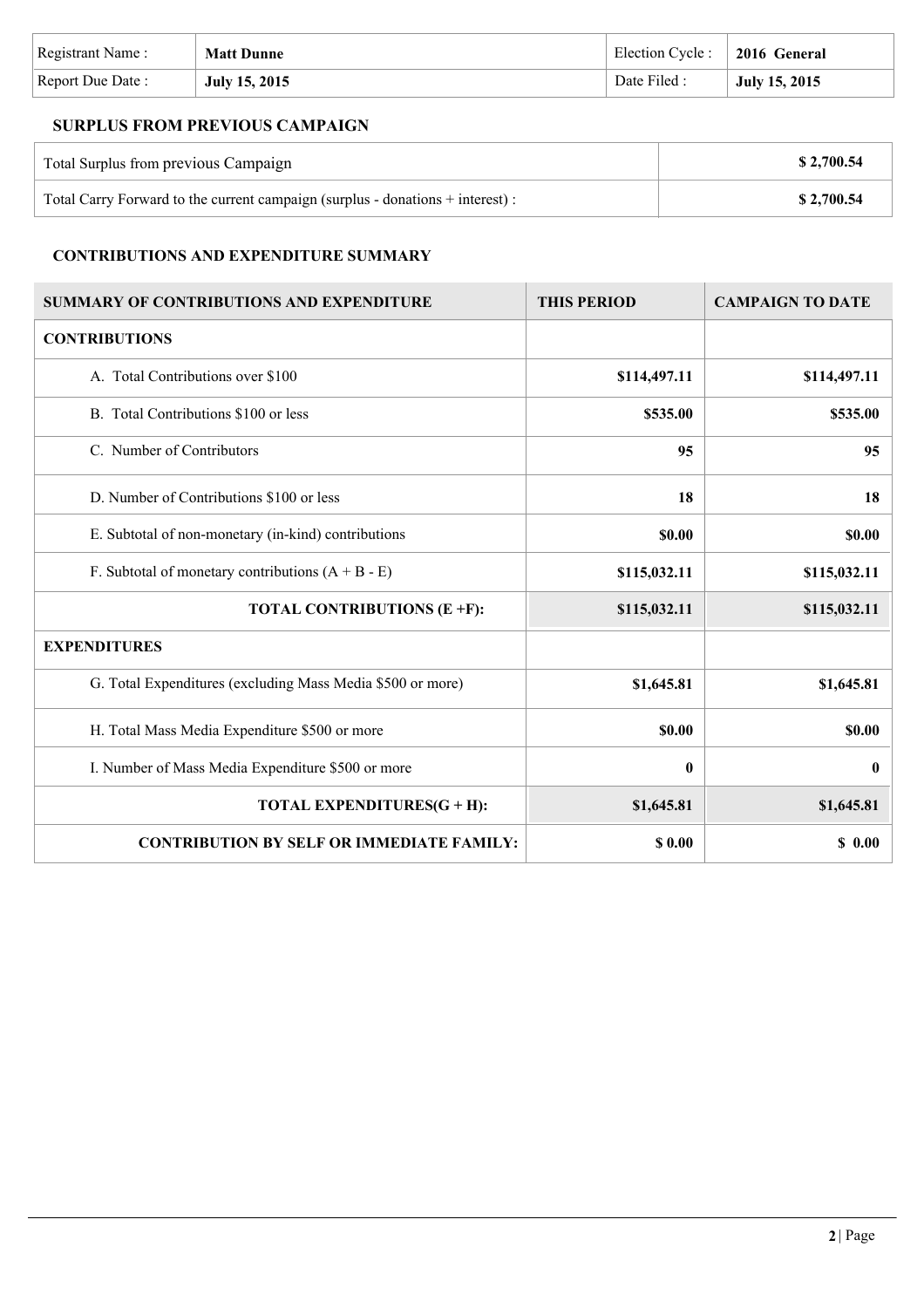| Registrant Name: | <b>Matt Dunne</b> | Election Cycle: | 2016 General  |
|------------------|-------------------|-----------------|---------------|
| Report Due Date: | July 15, 2015     | Date Filed:     | July 15, 2015 |

## **DETAILS OF CONTRIBUTIONS OVER \$100**

| Date of<br>Contribution | <b>Name of Contributor</b> | <b>Address</b>                                     | <b>Town of</b><br><b>Residence</b> | <b>Amount</b> of<br>Contribution | Contributor's<br><b>Total</b><br>Contribution<br>to Date |
|-------------------------|----------------------------|----------------------------------------------------|------------------------------------|----------------------------------|----------------------------------------------------------|
| Monetary                |                            |                                                    |                                    |                                  |                                                          |
| 07/09/2015              | Lane, Michael              | 396 South Winooski<br>Ave, Burlington, VT<br>05401 | <b>Burlington VT</b>               | \$3,000.00                       | \$3,000.00                                               |
| 07/12/2015              | Smith, Prentiss            | 563 South Street,<br>Brattleboro, VT 05301         | Brattleboro VT                     | \$500.00                         | \$500.00                                                 |
| 07/12/2015              | Smith, Elizabeth           | 563 South Street,<br>Brattleboro, VT 05301         | <b>Brattleboro VT</b>              | \$500.00                         | \$500.00                                                 |
| 07/10/2015              | Bast, Robert               | 191 Window Lane,<br>Hinesburg, VT 05461            | Hinesburg VT                       | \$125.00                         | \$125.00                                                 |
| 07/06/2015              | Canning, James             | 25 Cherry Street,<br>Burlington, VT 05401          | <b>Burlington VT</b>               | \$4,000.00                       | \$4,000.00                                               |
| 07/06/2015              | Canning, Caroline          | 25 Cherry Street,<br>Burlington, VT 05401          | <b>Burlington VT</b>               | \$4,000.00                       | \$4,000.00                                               |
| 07/06/2015              | King, Warren               | PO Box 77, Ripton,<br>VT 05766                     | Ripton VT                          | \$1,000.00                       | \$1,000.00                                               |
| 07/08/2015              | Stewart, Elizabeth         | 147 Merritt Road,<br>Hartland, VT 05048            | Hartland VT                        | \$1,000.00                       | \$1,000.00                                               |
| 07/08/2015              | Tane, Stuart               | PO Box 193, Quechee,<br>VT 05059                   | Quechee VT                         | \$500.00                         | \$500.00                                                 |
| 07/08/2015              | Carlsmith, Laura           | 191 Window Lane,<br>Hinesburg, VT 05461            | Hinesburg VT                       | \$125.00                         | \$125.00                                                 |
| 07/09/2015              | Bast, Robert               | 191 Window Lane,<br>Hinesburg, VT 05461            | Hinesburg VT                       | \$125.00                         | \$125.00                                                 |
| 07/08/2015              | Williams, Jennifer         | 256 Tucker Hill Rd,<br>Norwich, VT 05055           | Norwich VT                         | \$250.00                         | \$250.00                                                 |
| 07/08/2015              | Williams, Stanton          | 256 Tucker Hill Rd,<br>Norwich, VT 05055           | Norwich VT                         | \$250.00                         | \$250.00                                                 |
| 07/09/2015              | Vogel, John                | 111 Church Street,<br>Norwich, VT 05005            | Norwich VT                         | \$1,000.00                       | \$1,000.00                                               |
| 07/10/2015              | Graham, Valerie            | 420 Lake Rd,<br>Charlotte, VT 05445                | Charlotte VT                       | \$1,000.00                       | \$1,000.00                                               |
| 07/10/2015              | Graham, William            | 420 Lake Rd,<br>Charlotte, VT 05445                | Charlotte VT                       | \$1,000.00                       | \$1,000.00                                               |
| 07/08/2015              | Van Fleet, Donna           | 1073 Bible Hill Rd,<br>Brownsville, VT<br>05037    | <b>Brownsville VT</b>              | \$1,000.00                       | \$1,000.00                                               |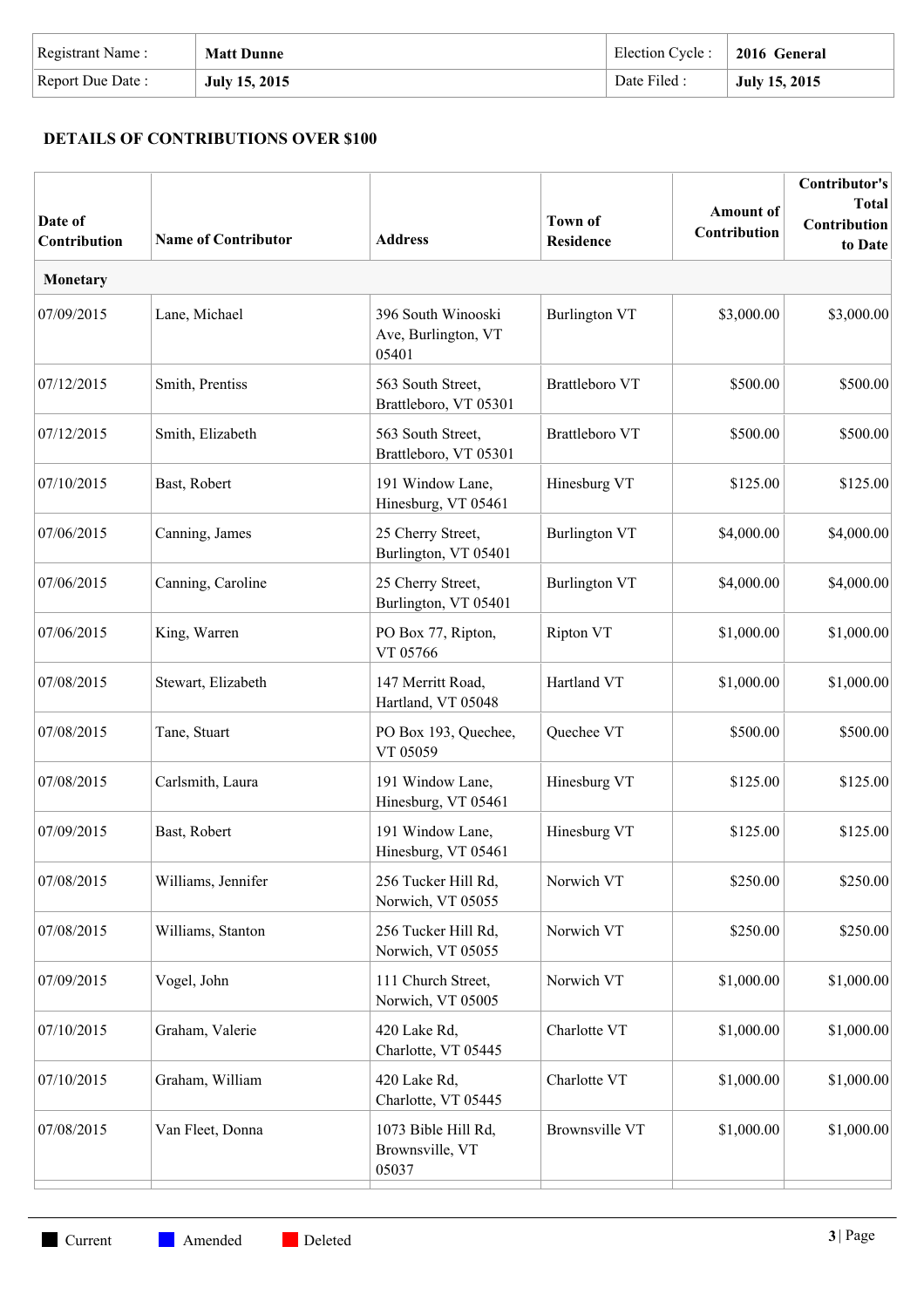|                  | Registrant Name:<br><b>Matt Dunne</b> |                          |                                                              | Election Cycle:     | 2016 General                     |                      |            |
|------------------|---------------------------------------|--------------------------|--------------------------------------------------------------|---------------------|----------------------------------|----------------------|------------|
| Report Due Date: |                                       | <b>July 15, 2015</b>     |                                                              |                     | Date Filed:                      | <b>July 15, 2015</b> |            |
| 07/09/2015       |                                       | Lloyd, Christopher       | PO Box 210,<br>Woodstock, VT 05091                           | Woodstock VT        |                                  | \$500.00             | \$500.00   |
| 07/09/2015       |                                       | Gump, Valerie            | 226 Spear St, South<br>Burlington, VT 05403                  | South Burlington V  |                                  | \$500.00             | \$500.00   |
| 07/10/2015       |                                       | Prince, Gregory          | 24 Academy Rd,<br>Norwich, VT 05055                          | Norwich VT          |                                  | \$250.00             | \$250.00   |
| 07/10/2015       | Prince, Toni                          |                          | 24 Academy Rd,<br>Norwich, VT 05055                          | Norwich VT          |                                  | \$250.00             | \$250.00   |
| 07/07/2015       | Fine, Ralph                           |                          | 83 Sawnee Bean Rd,<br>Thetford Center, VT<br>05075           | Thetford Center NH  |                                  | \$1,000.00           | \$1,000.00 |
| 07/06/2015       |                                       | Court, Stephen           | 7309 10th Ave, NW,<br>Seattle, WA 98117                      | Seattle WA          |                                  | \$2,000.00           | \$2,000.00 |
| 07/09/2015       |                                       | Meyer, Laura             | 450 Partridge Hill,<br>Williston, VT 05495                   | Williston VT        |                                  | \$250.00             | \$250.00   |
| 07/09/2015       |                                       | Meyer, Stuart            | 450 Partridge Hill,<br>Williston, VT 05495                   | Williston VT        |                                  | \$250.00             | \$250.00   |
| 07/12/2015       |                                       | Peat, Patricia           | 112 Hartland Hill<br>Road, Woodstock, VT<br>05091            | Hartland VT         | \$750.00                         |                      | \$750.00   |
| 07/12/2015       |                                       | Batham, Brandon          | PO Box 376,<br>Marlboro, VT 05344                            | Marlboro VT         |                                  | \$150.00             | \$150.00   |
| 07/12/2015       |                                       | Michaels, Jill           | PO Box 298, South<br>Strafford, VT 05070                     |                     | South Strafford VT<br>\$2,000.00 |                      | \$2,000.00 |
| 07/11/2015       |                                       | waxman, barry            | 397 waterman road,<br>dummerston, VT<br>05346                | dummerston VT       |                                  | \$250.00             | \$250.00   |
| 07/11/2015       |                                       | Pierce, Howard and Wendy | 1533 Lime Kiln rd,<br>Charotte, VT 05445                     | Charotte VT         |                                  | \$500.00             | \$500.00   |
| 07/11/2015       |                                       | Osman, Donny             | 3132 Lower Road,<br>Barre, VT 05641                          | Barre VT            |                                  | \$250.00             | \$250.00   |
| 07/10/2015       |                                       | Stetson, Jane            | 139 Elm Street,<br>Norwich, VT 05055                         | Norwich VT          |                                  | \$2,000.00           | \$2,000.00 |
| 07/10/2015       |                                       | Stetson III, Eugene      | 139 Elm Street,<br>Norwich, VT 05055                         | Norwich VT          | \$2,000.00                       |                      | \$2,000.00 |
| 07/09/2015       |                                       | Plume, Stephen           | 268 Loveland Hill<br>Road, White River<br>Junction, VT 05001 | White River Junctio |                                  | \$1,000.00           | \$1,000.00 |
| 07/12/2015       |                                       | Robbins, Theodore        | 388 Howe Hill Rd,<br>North Pomfret, VT<br>05053              | North Pomfret VT    |                                  | \$500.00             | \$500.00   |
| 07/12/2015       |                                       | Robbins, Caroline        | 388 Howe Hill Rd,<br>North Pomfret, VT<br>05053              | North Pomfret VT    |                                  | \$500.00             | \$500.00   |
| 07/12/2015       |                                       | Sands, Frank             | 288 Hogback Road,<br>Norwich, VT 05055                       | Norwich VT          |                                  | \$500.00             | \$500.00   |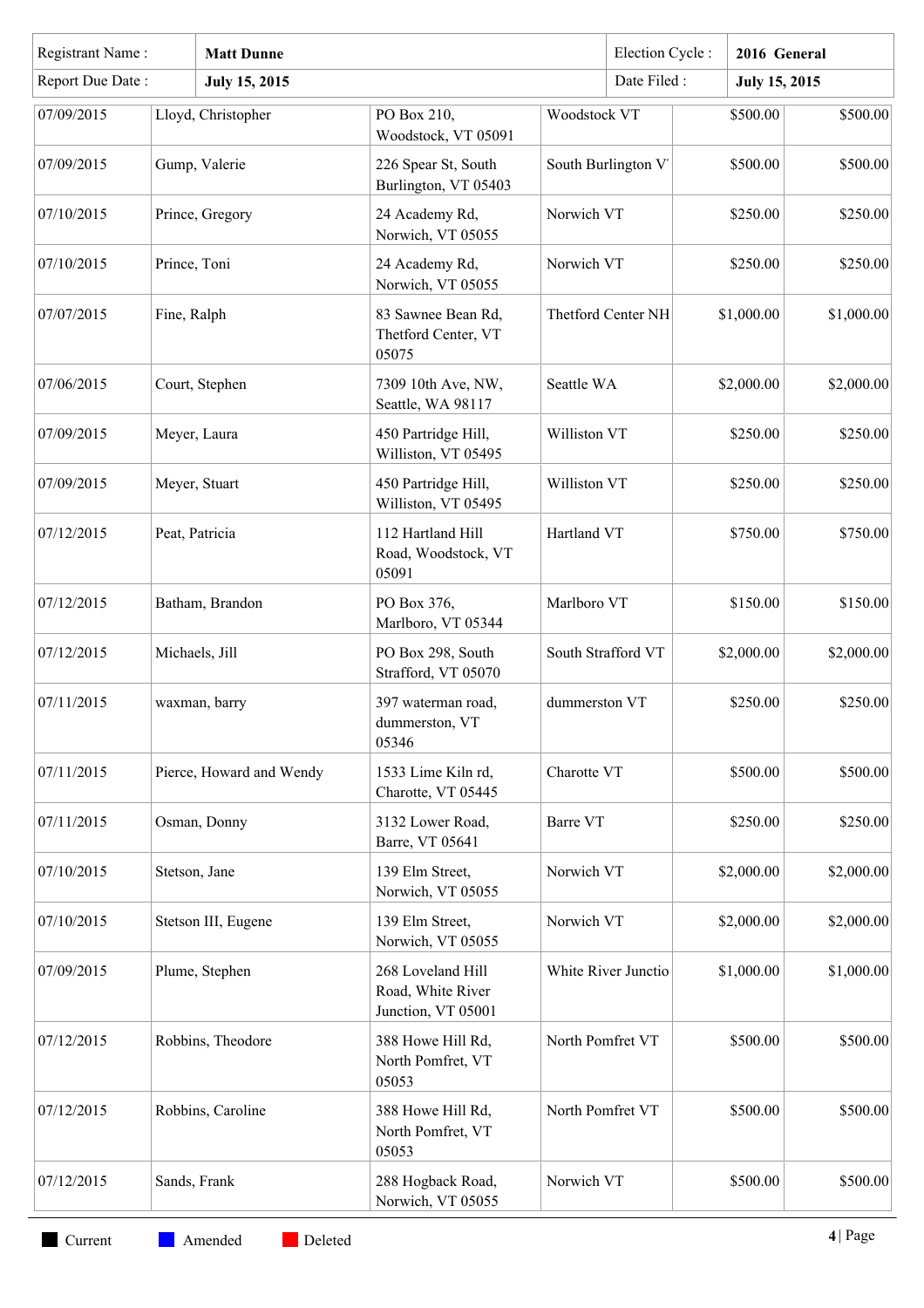| Registrant Name: |              | <b>Matt Dunne</b>    |                                                         |               | Election Cycle:     |            | 2016 General         |            |            |            |            |            |
|------------------|--------------|----------------------|---------------------------------------------------------|---------------|---------------------|------------|----------------------|------------|------------|------------|------------|------------|
| Report Due Date: |              | <b>July 15, 2015</b> |                                                         |               | Date Filed:         |            | <b>July 15, 2015</b> |            |            |            |            |            |
| 07/12/2015       |              | Sands, Brinna        | 288 Hogback Road,<br>Norwich, VT 05055                  |               | Norwich VT          |            | \$500.00             | \$500.00   |            |            |            |            |
| 07/12/2015       |              | Kitchell, Katharine  | 597 Sugartop Road,<br>White River Junction,<br>VT 05001 |               | White River Junctio |            | \$500.00             | \$500.00   |            |            |            |            |
| 07/12/2015       |              | Engel, Gayle         | 1781 Chain Bridge Rd<br>Apt 303, McLean, VA<br>22102    | McLean VA     |                     |            | \$500.00             | \$500.00   |            |            |            |            |
| 07/10/2015       |              | Baltaxe, David       | 2613 North Upshur<br>Street, Arlington, VA<br>22207     | Arlington VA  |                     |            | \$250.00             | \$250.00   |            |            |            |            |
| 07/09/2015       |              | Farano, Gerald       | 1419 N Nash St,<br>Arlington, VA 22209                  | Arlington VA  |                     |            | \$2,500.00           | \$2,500.00 |            |            |            |            |
| 07/09/2015       |              | Kopelman, Rena       | 4040 Locust Street,<br>Philadelphia, PA<br>19104        |               |                     |            | Philadelphia PA      |            |            |            | \$4,000.00 | \$4,000.00 |
| 07/06/2015       |              | Shusterman, Melissa  | 1515 Willowbrook LN,<br>Villanova, PA 19085             | Villanova PA  |                     | \$500.00   |                      | \$500.00   |            |            |            |            |
| 07/09/2015       |              | Schusterman, Stacy   | 2441 E 49th St, Tulsa,<br>OK 74105                      | Tulsa OK      |                     | \$4,000.00 |                      | \$4,000.00 |            |            |            |            |
| 07/10/2015       |              | Babbott-Klein, David | 124 DeKalb Avenue<br>Apt. 3, Brooklyn, NY<br>11217      |               | <b>Brooklyn NY</b>  |            |                      |            | \$1,000.00 | \$1,000.00 |            |            |
| 07/09/2015       |              | McLaughlin, Cindy    | 582 Pacific St. A,<br>Brooklyn, NY 11217                |               | <b>Brooklyn NY</b>  |            | \$1,000.00           | \$1,000.00 |            |            |            |            |
| 07/09/2015       |              | McLaughlin, Peter    | 261 River Rd, Lyme,<br>NH 03768                         |               | Lyme NH             |            | \$3,000.00           | \$3,000.00 |            |            |            |            |
| 07/09/2015       |              | Green, Jordan        | 288 Platt Rd, Cornish,<br>NH 03745                      |               | Cornish NH          |            | \$2,000.00           | \$2,000.00 |            |            |            |            |
| 07/11/2015       |              | Taylor, David        | 158 Freeman Rd,<br>Plainfield, NH 03781                 |               | Plainfield NH       |            | \$2,000.00           | \$2,000.00 |            |            |            |            |
| 07/11/2015       |              | Taylor, Susan        | 158 Freeman Rd,<br>Plainfield, NH 03781                 | Plainfield NH |                     |            | \$2,000.00           | \$2,000.00 |            |            |            |            |
| 07/09/2015       |              | Burling, Peter       | 20 Lang Rd, Cornish,<br>NH 03745                        |               | Cornish NH          |            | \$4,000.00           | \$4,000.00 |            |            |            |            |
| 07/12/2015       |              | kilbourn, Robert     | 10245 183rd Street,<br>Lakeville, MN 55044              | Lakeville MN  |                     | \$250.00   |                      | \$250.00   |            |            |            |            |
| 07/12/2015       |              | McKeever, Darin      | 712 Fairfax St,<br>Birmingham, MI<br>48009              | Birmingam MI  |                     |            |                      |            | \$1,000.00 | \$1,000.00 |            |            |
| 07/12/2015       |              | Rose, Daniel         | 5330 Sherier Place<br>NW, Washington, DC<br>20016       | Washington DC |                     |            | \$300.00             | \$300.00   |            |            |            |            |
| 07/10/2015       | Partovi, Ali |                      | 565 Bellevue Ave,<br>Oakland, CA 94610                  | Oakland CA    |                     |            | \$4,000.00           | \$4,000.00 |            |            |            |            |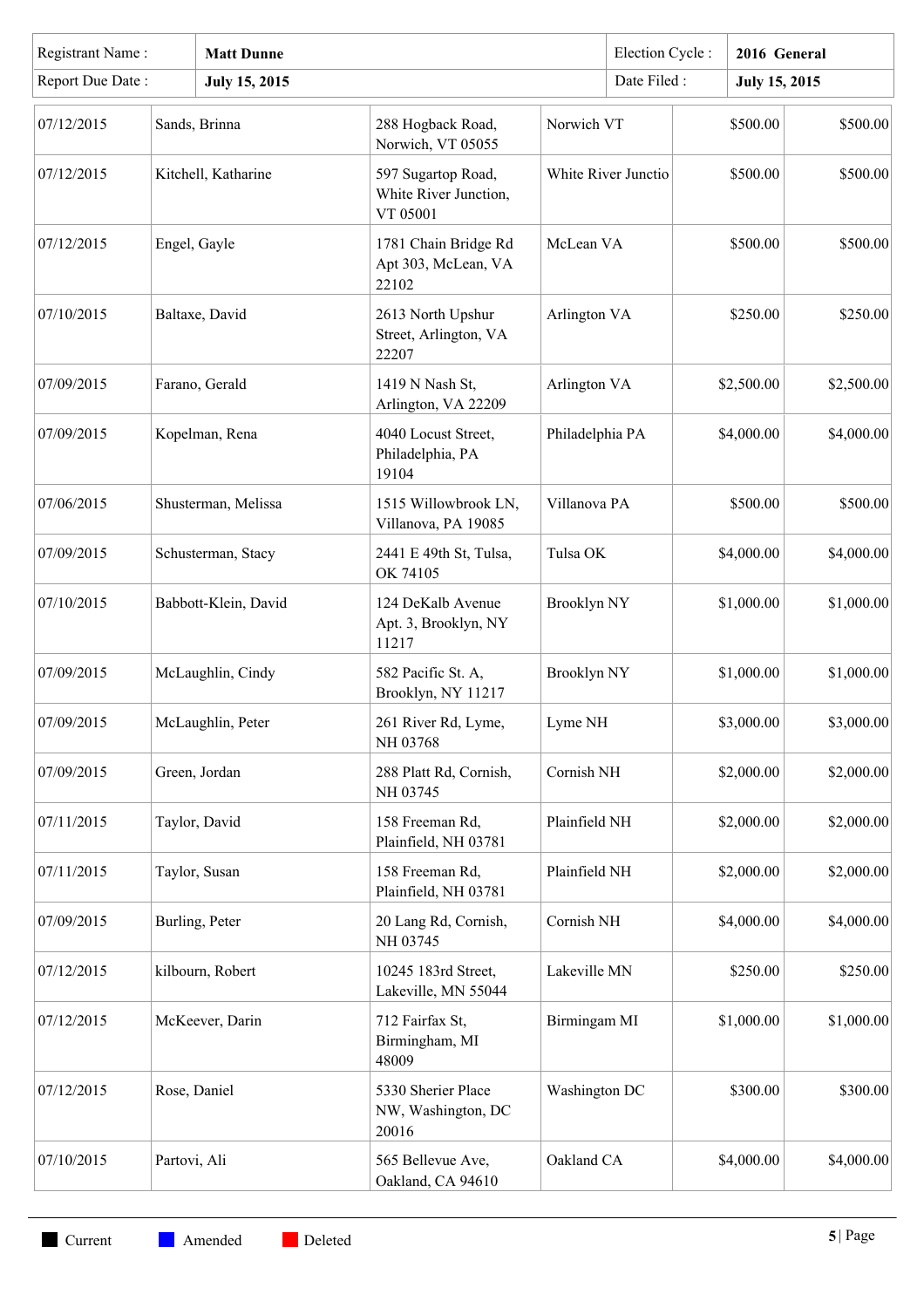| Registrant Name: | <b>Matt Dunne</b> |                          |                                                             | Election Cycle:  |                  | 2016 General |                      |            |
|------------------|-------------------|--------------------------|-------------------------------------------------------------|------------------|------------------|--------------|----------------------|------------|
| Report Due Date: |                   | <b>July 15, 2015</b>     |                                                             |                  | Date Filed:      |              | <b>July 15, 2015</b> |            |
| 07/08/2015       |                   | Mikuta, Julie            | 625 Canyon Oaks<br>Drive, Apartment F,<br>Oakland, CA 94605 | Oakland CA       |                  |              | \$4,000.00           | \$4,000.00 |
| 07/08/2015       |                   | Rothman, Kathleen        | 1205 Forest Avenue,<br>Palo Alto, CA 94301                  | Palo Alto CA     |                  |              | \$4,000.00           | \$4,000.00 |
| 07/08/2015       |                   | Battle, George           | 1065 Sterling Ave,<br>Berkeley, CA 94708                    | Berkeley CA      |                  |              | \$2,000.00           | \$2,000.00 |
| 07/09/2015       |                   | Chaiken, Julie           | 96 Via Los Altos,<br>Tiburon, CA 94920                      | Tiburon CA       |                  |              | \$1,000.00           | \$1,000.00 |
| 07/08/2015       |                   | Traeger, Jennifer        | 67 Forbes Ave, San<br>Rafael, CA 94901                      | San Rafael CA    |                  |              | \$250.00             | \$250.00   |
| 07/04/2015       |                   | Traeger, Norman          | 3700 Paradise Drive,<br>Tiburon, CA 94920                   | Tiburon CA       |                  |              | \$500.00             | \$500.00   |
| 06/26/2015       |                   | Brousseau, Christopher   | 134 12th Ave, San<br>Mateo, CA 94402                        | San Mateo CA     |                  |              | \$2,000.00           | \$2,000.00 |
| 07/09/2015       |                   | Hoffman, Reid            | P.O. Box 26723, San<br>Francisco, CA 94126                  | Palo Alto CA     |                  |              | \$4,000.00           | \$4,000.00 |
| 07/09/2015       |                   | Yee, Michelle            | P.O. Box 26723, San<br>Francisco, CA 94126                  | Palo Alto CA     |                  |              | \$4,000.00           | \$4,000.00 |
| 07/11/2015       |                   | Berman, Jeffrey          | 355 South Rimpau<br>Boulevard, Los<br>Angeles, CA 90020     |                  | Los Angeles CA   |              | \$1,000.00           | \$1,000.00 |
| 07/12/2015       |                   | Reider, Suzanne          | 924 Church Street, San<br>Francisco, CA 94114               |                  | San Francisco CA |              | \$3,000.00           | \$3,000.00 |
| 07/12/2015       |                   | Pincus, Alison           | 3450 Sacramento<br>Street 501, San<br>Francisco, CA 94118   | San Francisco CA |                  |              | \$4,000.00           | \$4,000.00 |
| 07/12/2015       |                   | Pincus, Mark             | 3450 Sacramento<br>Street 501, San<br>Francisco, CA 94118   | San Francisco CA |                  |              | \$4,000.00           | \$4,000.00 |
| 07/09/2015       |                   | Roberts, Scott           | 777 buena vista avenue<br>west, san francisco,<br>CA 94117  | san francisco CA |                  |              | \$1,000.00           | \$1,000.00 |
| 07/11/2015       |                   | Donahue, Sean            | 44 Entrada Court, San<br>Francisco, CA 94127                | San Francisco CA |                  |              | \$500.00             | \$500.00   |
| 07/09/2015       |                   | JTOP Farm LLC            | 7 Mine Road, South<br>Strafford, VT 05070                   |                  |                  |              | \$1,000.00           | \$1,000.00 |
| 07/06/2015       |                   | Westport Hospitality LLC | 25 Cherry Street,<br>Burlington, VT 05401                   |                  |                  |              | \$4,000.00           | \$4,000.00 |
| 07/12/2015       | Foster, Don       |                          | 123 Bullard St, White<br>River Junction, VT<br>05001        | Hartford VT      |                  |              | \$2,000.00           | \$2,000.00 |
| 07/12/2015       |                   | Foster, Susan            | 123 Bullard St, White<br>River Junction, VT<br>05001        | Hartford VT      |                  |              | \$2,000.00           | \$2,000.00 |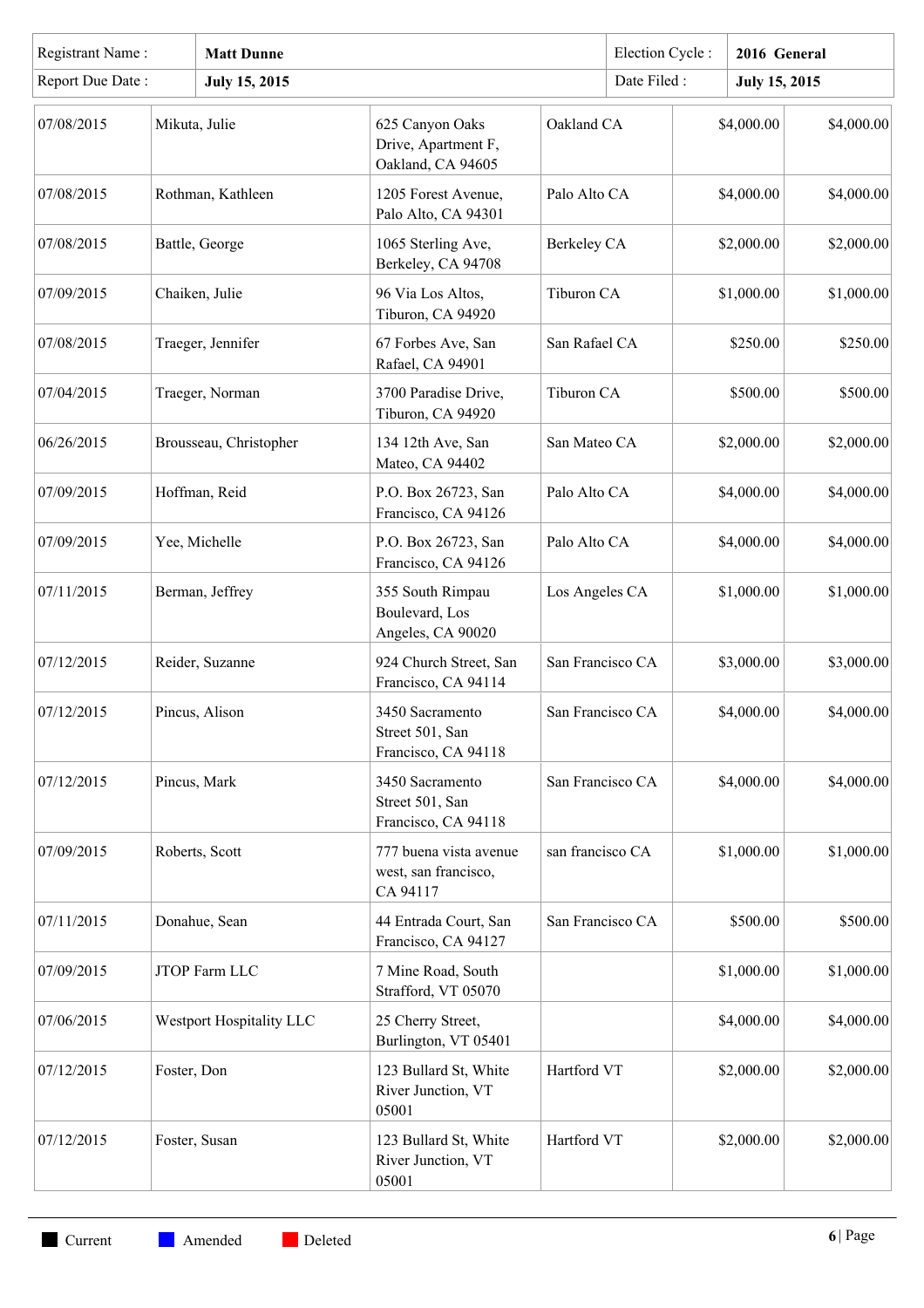| Registrant Name: | <b>Matt Dunne</b>             |                                                        |                                  | Election Cycle:        |              | 2016 General |               |
|------------------|-------------------------------|--------------------------------------------------------|----------------------------------|------------------------|--------------|--------------|---------------|
| Report Due Date: | July 15, 2015                 |                                                        |                                  |                        | Date Filed : |              | July 15, 2015 |
| 07/10/2015       | Metcalf, Charlotte            | 652 Pattrell Road,<br>Norwich, VT 05055                | Norwich VT                       |                        |              | \$2,000.00   | \$2,000.00    |
| 07/11/2015       | <b>Tillinghast For Senate</b> | 1708 Tucker Hill<br>Road, Thetford Center,<br>VT 05075 |                                  |                        |              | \$172.11     | \$172.11      |
|                  |                               |                                                        |                                  | <b>Total Monetary:</b> |              | \$114,497.11 |               |
|                  |                               |                                                        | Total Contributions over \$100 : |                        |              | \$114,497.11 |               |
|                  |                               | Total Contributions \$100 or less :                    |                                  |                        |              | \$535.00     |               |
|                  |                               |                                                        | Total Contributions:             |                        |              | \$115,032.11 |               |